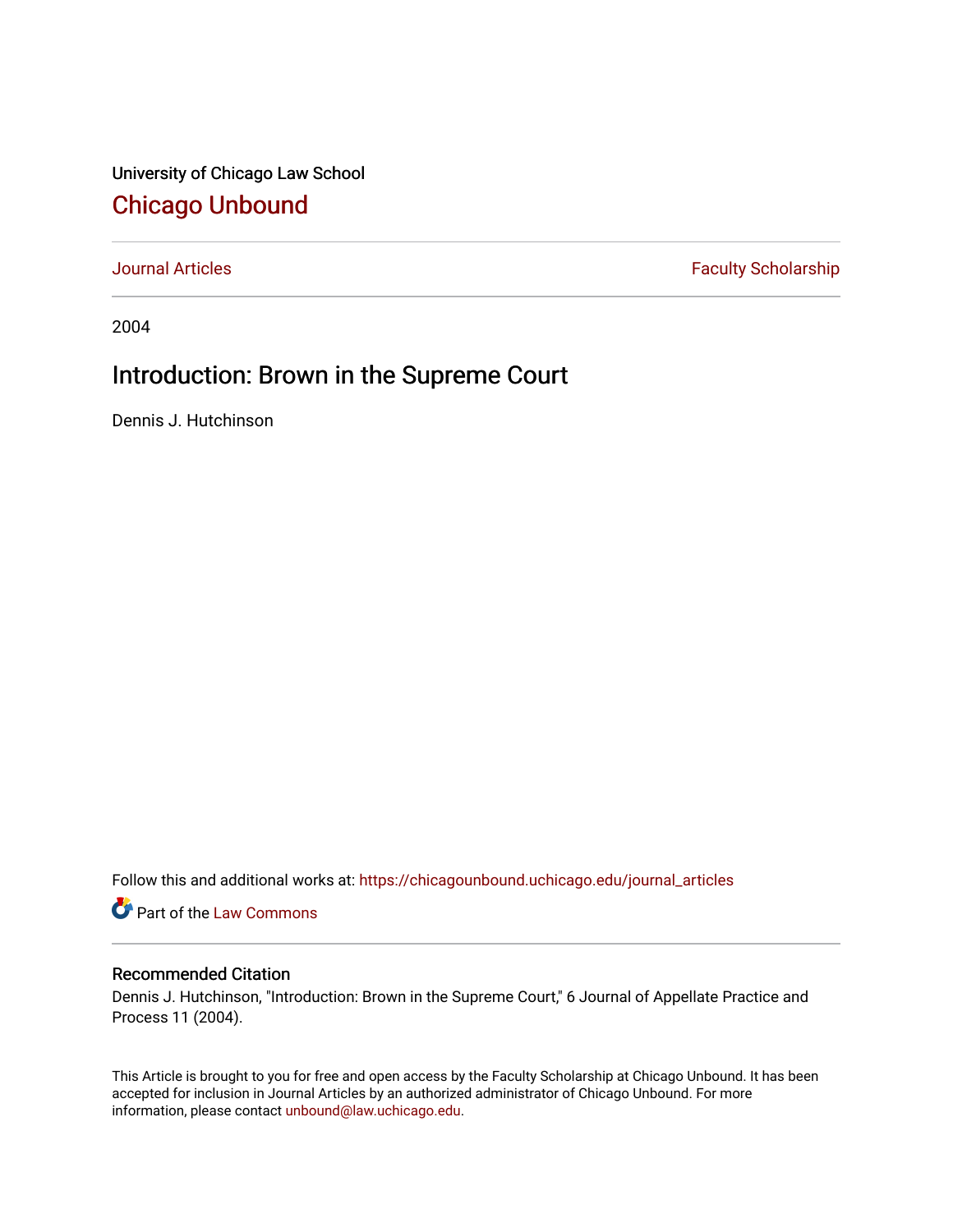## **THE JOURNAL OF APPELLATE PRACTICE AND PROCESS**

SYMPOSIUM PAPERS

## INTRODUCTION: *BROWN* IN THE SUPREME COURT

Dennis J. Hutchinson\*

May 17, 1954. Almost fifty years ago, the Supreme Court of the United States decided *Brown v. Board of Education,'* and held unanimously that in the field of education separate but equal has no place. It did not overrule *Plessy v. Ferguson,2* the 1896 decision holding that Jim Crow laws segregating people on the basis of race in transportation did not violate the equal protection clause.

Twenty-five years ago I interviewed Justice Thurgood Marshall for an article on *Brown*,<sup>3</sup> and I asked him how it felt at that moment-high noon in the Supreme Court-when the nine justices came in to announce their decision. He said, "I thought we were going to win, I wasn't sure we were going to win. I looked at Justice Stanley Reed, and [he] wouldn't look back at me, so I knew it was going to be unanimous."<sup>4</sup>

THE JOURNAL OF APPELLATE PRACTICE AND PROCESS Vol. 6, No. 1 (Spring 2004)

<sup>\*</sup> William Rainey Harper Professor and Senior Lecturer in Law, The University of Chicago.

<sup>1. 347</sup> U.S. 483 (1954) *(Brown 1).*

<sup>2. 163</sup> U.S. 537 (1896).

<sup>3.</sup> Dennis J. Hutchinson, *Unanimity and Desegregation: Decisionmaking in the Supreme Court, 1948-1958,* 68 Geo. L.J. 1 (1979)

<sup>&</sup>lt;sup>4</sup> Interview with Thurgood Marshall, J., U.S. S. Ct. (Aug. 15, 1979) (interview notes on file with author).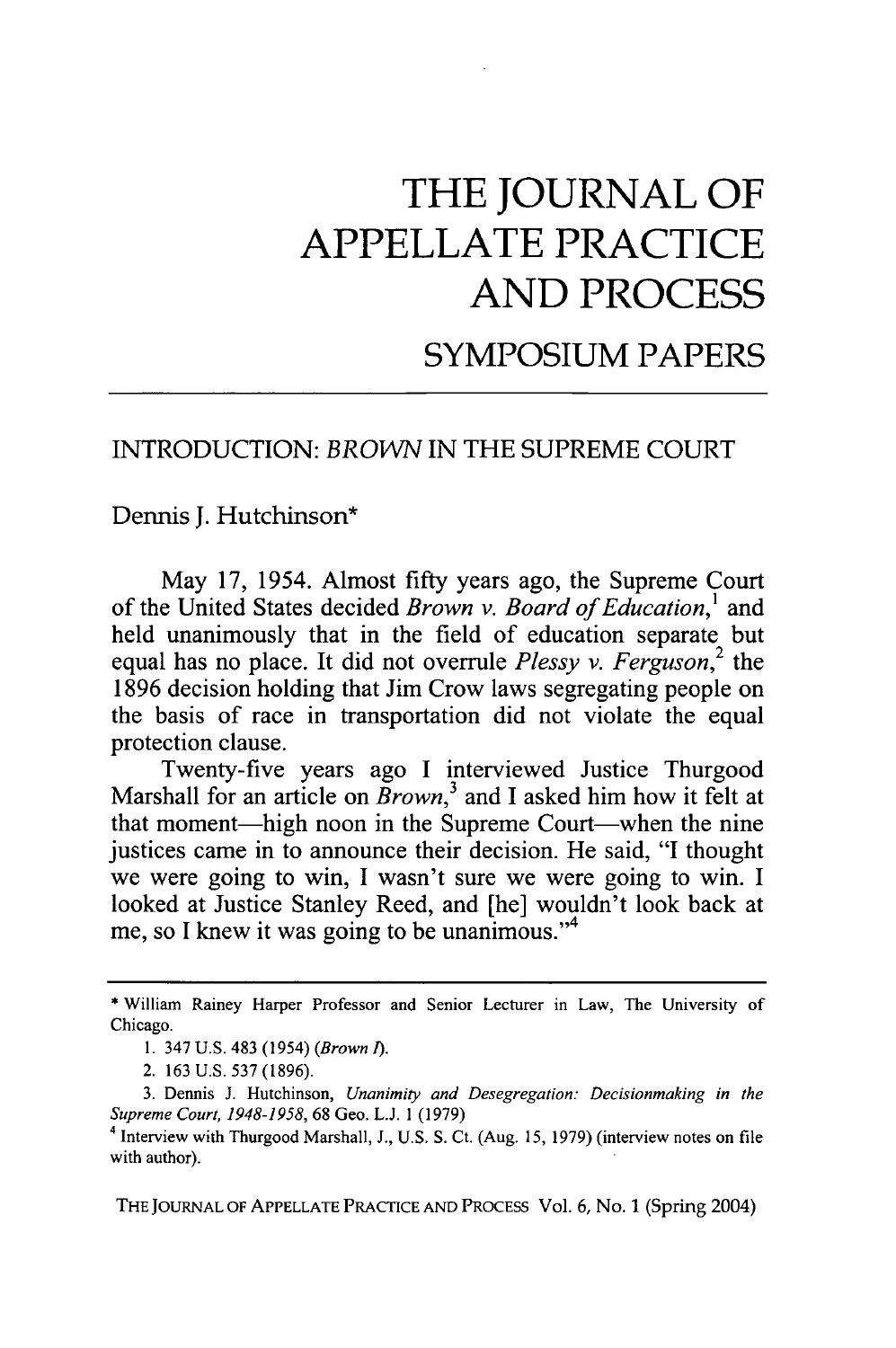We have later learned that Justice Reed was the last holdout to decision and almost dissented in *Brown.* But Chief Justice Warren, who had just come to the court within the last year, was determined that the decision overturning racial segregation, at least as imposed **by** the states, was going to be unanimous, and he worked very hard to get Justice Reed to join the opinion. Now, Warren has become famous for that unanimity, but **I** want to suggest to you that it came at a price.

There are really two *Browns,* and they are symbolized **by** the two quotations that you have on your programs.<sup>5</sup> There was the *Brown* in 1954, which declared that in the field of education separate but equal has no place. But the question was how that would be enforced. In some respects the other shoe did not drop until a year and two weeks later, on May **31, 1955,** when the court issued its opinion in what has come to be called *Brown II.* Look at the text:

The judgments below are accordingly reversed and the cases are remanded to the district courts to take such proceedings and enter such orders and decrees consistent with this opinion as are necessary and proper to admit to public schools on a racially nondiscriminatory basis with all deliberate speed the parties to these cases.

With all deliberate speed. As events quickly proved, certainly here within two or three years, and throughout the South, deliberation quickly overcame speed. And the oxymoron that

The symposium program contained the following excerpts from the *Brown* opinions: Today, education is perhaps the most important function of state and local governments. Compulsory school attendance laws and the great expenditures for education both demonstrate our recognition of the importance of education to our democratic society. It is required in the performance of our most basic public responsibilities, even service in the armed forces. It is the very foundation of good citizenship. Today it is a principal instrument in awakening the child to cultural values, in preparing him for later professional training, and in helping him to adjust normally to his environment. In these days, it is doubtful that any child may reasonably be expected to succeed in life if he is denied the opportunity of an education. Such an opportunity, where the state has undertaken to provide it, is a right which must be made available to all on equal terms.

*Brown I,* 347 U.S. at 493.

The judgments below **...** are accordingly reversed and the cases are remanded to the District Courts to take such proceedings and enter such orders and decrees consistent with this opinion as are necessary and proper to admit to public schools on a racially nondiscriminatory basis with all deliberate speed the parties to these cases.

*Brown v. Bd. of Educ.,* 349 U.S. 294, 301 (1955) *(Brown fl).*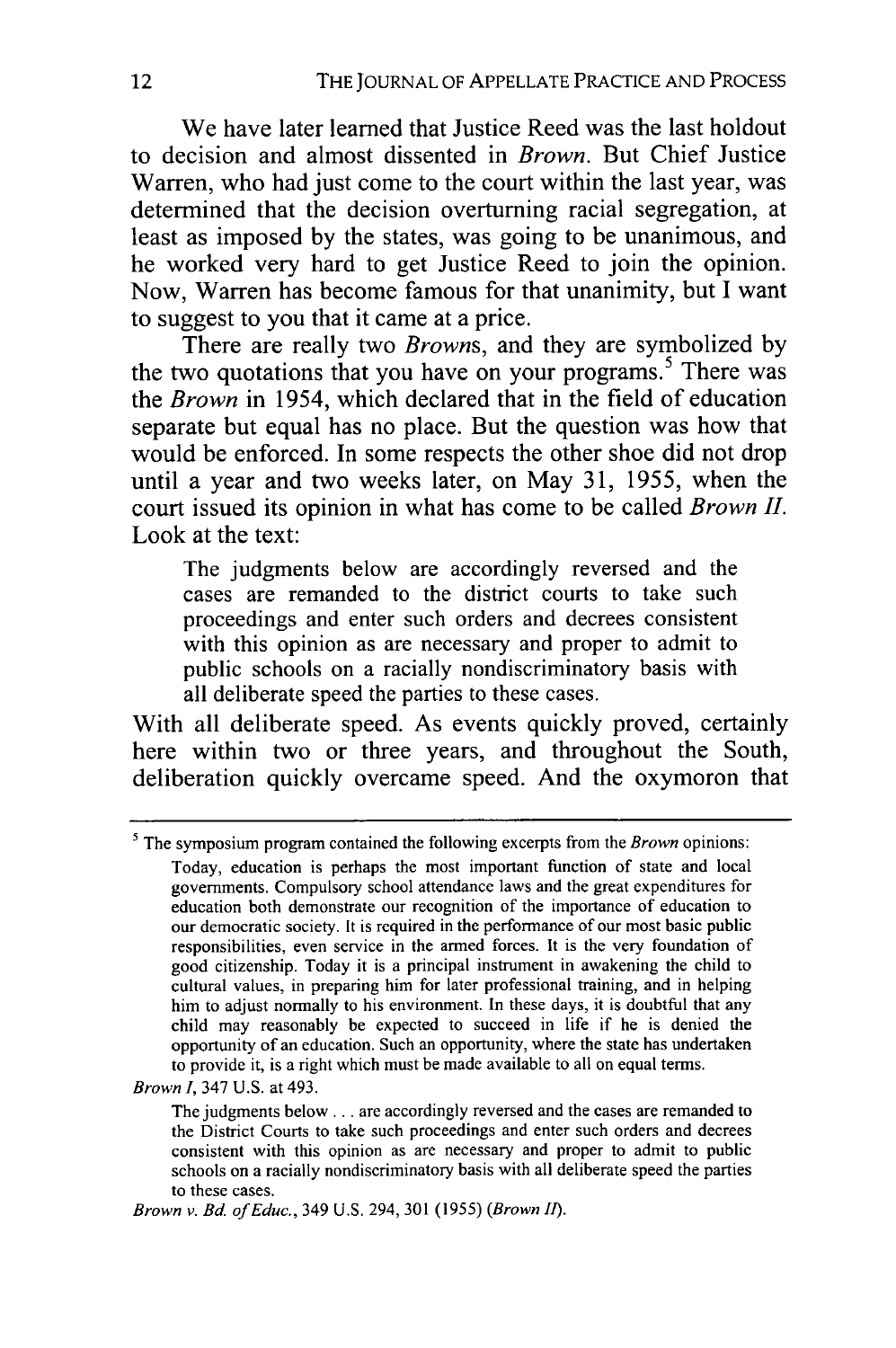Justice Frankfurter insisted Chief Justice Warren use in that opinion quickly captured the pace at which desegregation would occur.

Indeed by 1964, ten years after the first *Brown* decision, the percentage of black school children who were attending schools with whites in the South was less than two percent. There was no substantial desegregation of public schools in this country until the mid 1960s, and that was only because at that point the Department of Health, Education and Welfare, as it then was, began to use the carrot and stick of federal funding and threatened to, and did in some cases, cut off federal funds to schools that had formerly been segregated and did not desegregate.

So the courts proved remarkably ineffectual in making the shining promise of *Brown I,* as it came to be called, a reality. I want to explore that briefly at this point.

I said that unanimity came at a price. The court since 1948 had been unanimous on questions of segregation and racial discrimination. The year 1948 is really as important as 1954 or 1955. What happened in 1948? It was a presidential election year. Harry Truman was woefully behind in the polls. He had just accepted the report of his President's Committee on Civil Rights, whose establishment was a bold move in the first place, with Congress in the control of Southern conservatives. He ordered the armed forces desegregated on a racial basis, such that the barracks would no longer be white barracks and black barracks, that units would no longer be white units and black units. And he authorized his attorney general to sign a brief in the Supreme Court in the most important case to that point involving racial discrimination after World War II, *Shelley v. Kraemer*,<sup>6</sup> which involved the question of whether racially restrictive covenants violated the Fourteenth Amendment.<sup>7</sup>

The brief signed by Attorney General Tom Clark in *Shelley v. Kraemer* was the first time in history that an Attorney General of the United States had signed a brief as a friend of the court in a civil rights case. The symbolism was terribly important, and the politics was terribly significant, as Harry Truman knew.

<sup>6. 334</sup> U.S. 1 (1948).

<sup>7.</sup> A racially restrictive covenant is a clause in a deed requiring transfer of that property only to people of a certain race.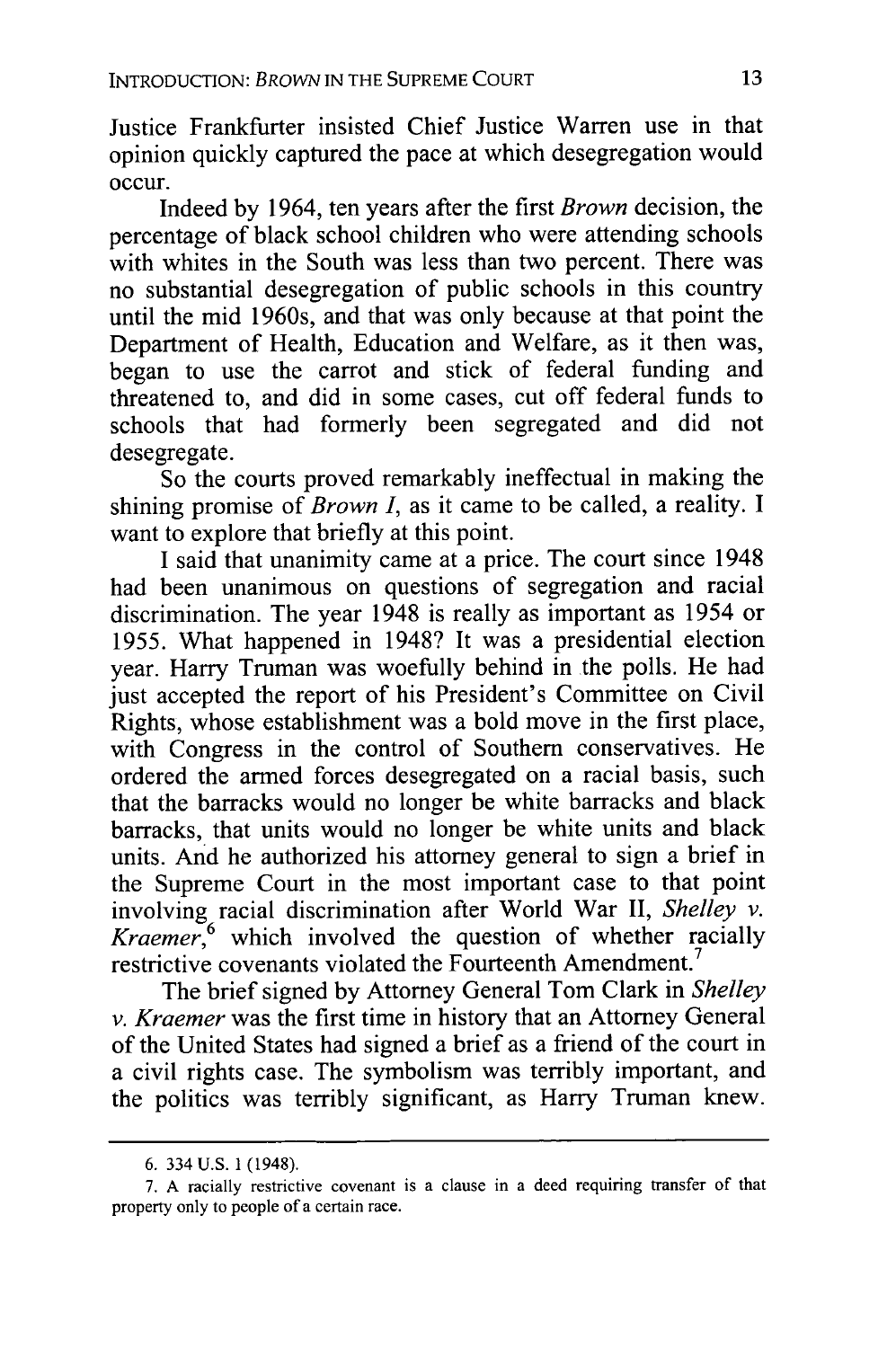There were many black voters in Cleveland, in Chicago, and in Los Angeles. And in the famous upset victory in 1948, Harry Truman benefited enormously from the black vote in those three cities to win in those three states.

When the Supreme Court decided unanimously in *Shelley v. Kraemer* that racially restrictive covenants violated the Fourteenth Amendment, I think there was a sense of a momentum building that the law was finally acknowledging the constitutional evil of Jim Crow. Then in 1950 in a trio of cases, one of which has already been mentioned, the court again decided unanimously that racial segregation first in law schools, the University of Texas Law School, $\delta$  in graduate schools of education,<sup>9</sup> and in interstate transportation, although it was only on a statutory ground,<sup>10</sup> was unlawful. The United States itself argued in *Henderson,* the transportation case, that *Plessy v. Ferguson* should be overruled.

So you had a cascading set of cases decided unanimously striking down Jim Crow in one place after another. And that takes us to *Brown,* the public school cases. *Brown* is really five cases from various parts of the country, the District of Columbia, Delaware, South Carolina, Virginia, Kansas, all involving state-imposed or permitted racial segregation in the public schools.

The case was first argued in 1952, and the Court could not reach a resolution. They were stymied. There was a division within the Court. Some wanted *Plessy* overruled, others weren't sure that the Court either had the authority or should go forward with overruling *Plessy,* and so they failed to reach a decision. They ordered the case reargued the following fall, the fall of 1953. And over the summer Chief Justice Vinson, who had been one of the more reluctant justices about overruling *Plessy,* died. Justice Frankfurter told his law clerk at the time, "This is the first indication I have ever had that there is a God." $11$ 

With Vinson off the Court and Warren installed as Chief Justice, it became much easier for the Court to unite one more time, and this time to declare that in the field of education

*<sup>8.</sup> Sweatt v. Painter,* 339 U.S. 629 (1950).

*<sup>9.</sup> McLaurin v. Okla. St. Regents,* 339 U.S. 637 (1950).

<sup>10.</sup> *Henderson v. U.S.,* 339 U.S. 816 (1950).

<sup>11.</sup> Richard Kluger, *Simple Justice* 676 (Vintage 1997).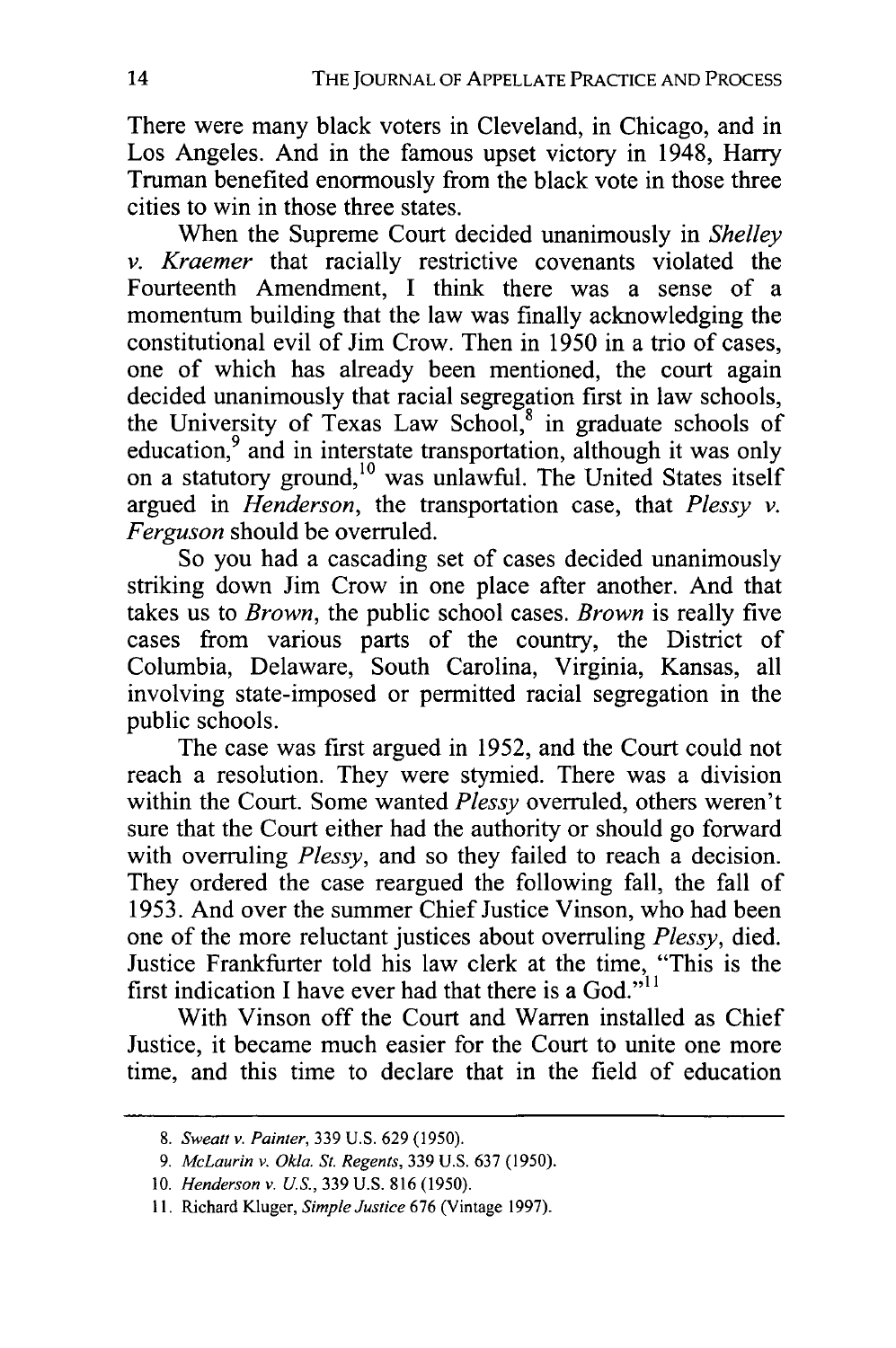separate but equal had no place. But the unanimity was achieved by separating the right from the remedy. The Court still couldn't decide what sort of order to issue to the school districts. Should they demand that there be instantaneous desegregation in all those states where it was practiced, whether compelled or permitted by law? Should they set some sort of time line? Or should they leave it entirely open-ended?

The case was argued for a third time. But by then we had a new administration in Washington, D.C. Harry Truman was out, Dwight Eisenhower was in. The Eisenhower administration was much less aggressive in the pursuit of protecting civil rights than the Truman administration had been. Indeed, while *Brown* was pending President Eisenhower invited Earl Warren, the new Chief Justice, to dinner at the White House, and as they were leaving after the meal he said, "These are not bad people. All they are concerned about is to see that their sweet little girls are not required to sit in school alongside some big overgrown Negroes." $12$  This was not someone who was going to aggressively enforce anything that the Supreme Court decided. And to be perfectly fair the mechanisms weren't really in place in the Department of Justice to do so. Remember that the civil rights division of the Justice Department was not established until 1957. It was part of the Civil Rights Bill, the Civil Rights Act, as it became, in 1957. There was a civil rights section in the criminal division, but it was extremely small and largely devoted to prosecuting questions of vote fraud. So there really was no mechanism in place. But even if there had been, it's not clear that Eisenhower would have pushed at all for school desegregation.

I think this tragedy is captured in a conversation that I had with Justice Marshall in 1979, when I was researching the paper. The first quotation that you have in your program is one that sings to the moral best in all of us. And the second quotation temporizes and equivocates. And I asked Justice Marshall, now in retrospect looking back twenty-five years, how he looked at *Brown,* and this is what he said:

<sup>&</sup>lt;sup>12</sup> Earl Warren, *The Memoirs of Chief Justice Earl Warren* 291 (Doubleday & Co., Inc. 1977).